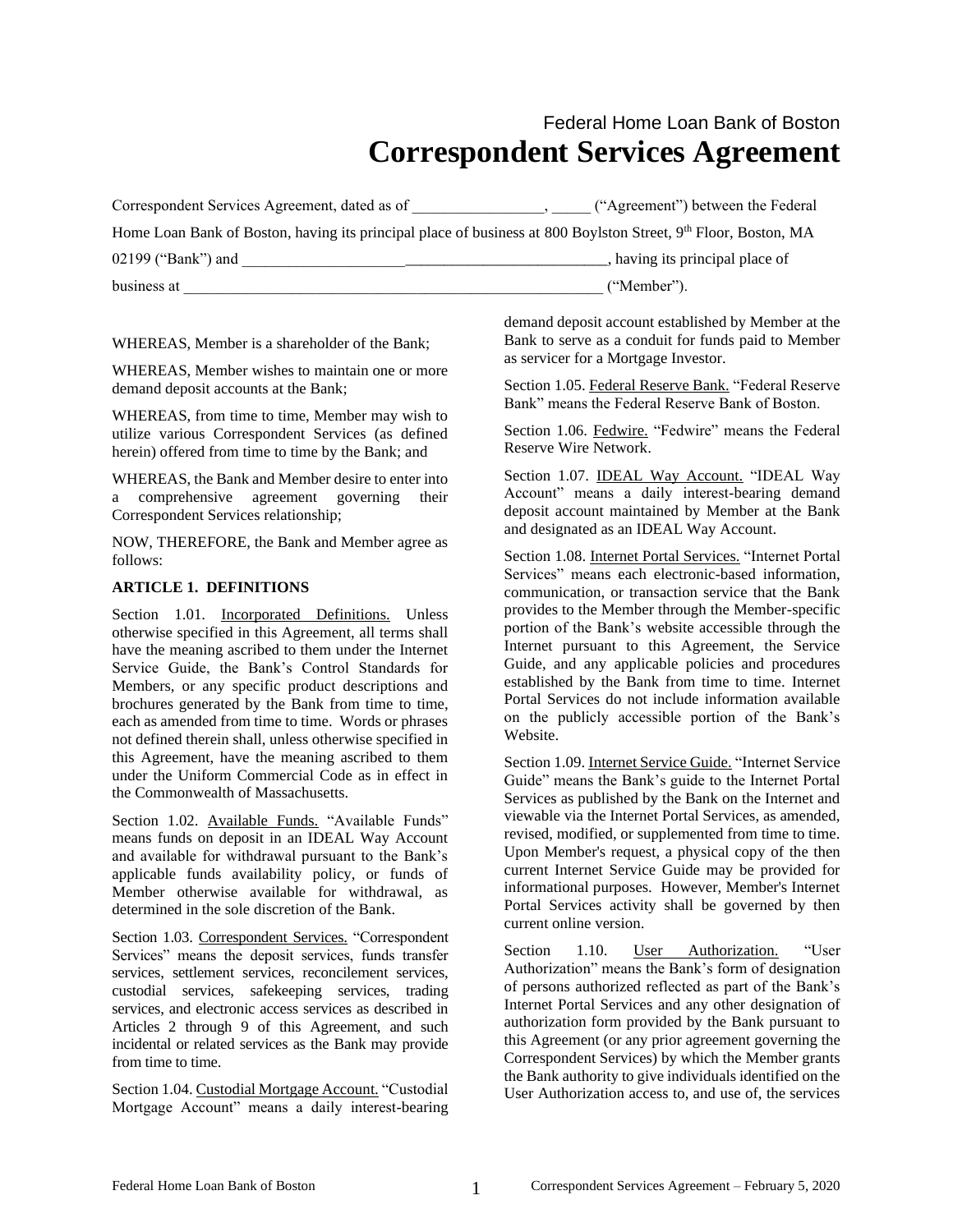specified on the User Authorization, to the extent specified thereon.

Section 1.11. Licensed Products. "Licensed Products" means all software that the Bank provides in executable form only to establish an electronic link to the Internet Portal Services, and all content, images, displays and other materials provided thereon, regardless of the form, that the Bank makes available to Member in connection with this Internet Portal Service. Licensed Products also include the Internet Service Guide.

Section 1.12. Mortgage Investor. "Mortgage Investor" means the Federal Home Loan Mortgage Corporation, the Federal National Mortgage Association, the Government National Mortgage Association, or certain private mortgage bankers.

Section 1.13. Safekeeping Account. "Safekeeping Account" means an account maintained by Member at the Bank in order to arrange for, the holding, receipt, delivery, or other disposition of securities on its behalf or on behalf of certain third party pledgees, as agreed to by the Bank (each a "Pledgee") and designated as a Safekeeping Account.

Section 1.14. Zero-Balance Account. "Zero-Balance Account" means a zero-balance checking account maintained by Member at the Bank and designated as a Zero-Balance Account.

#### **ARTICLE 2. DEPOSIT SERVICES**

Section 2.01. Establishment. Member and the Bank agree that Member shall establish and maintain an IDEAL Way Account at the Bank. Upon Member's completion and the Bank's acceptance of such forms as the Bank may specify, the Bank shall assign a number to such IDEAL Way Account. Upon approval of the Bank, Member may establish additional IDEAL Way Accounts at the Bank. Each IDEAL Way Account established for Member shall be governed by the terms and conditions delineated in this Agreement, or as established by the Bank from time to time.

Section 2.02. Interest. The Bank shall pay interest on the daily collected balances of an IDEAL Way Account, at such rates as may be established in bulletins and notices published by the Bank from time to time. Such interest shall accrue daily and be credited to the IDEAL Way Account at such time as the Bank may specify from time to time.

Section 2.03. Minimum Balance. The Bank may require Member to maintain a minimum balance in any IDEAL Way Account in such an amount as the Bank may specify from time to time.

Section 2.04. Deposits. Subject to the terms of this Agreement, and to final approval by the Bank, the Bank will post deposits to the appropriate IDEAL Way Account, provided that, as to any such deposit, the Bank reserves the right to charge back the amount of the deposit, or any portion thereof, if the deposit, or any portion thereof is not finally paid. Additionally, the Bank may adjust the amount of a deposit if such deposit is credited incorrectly, regardless of the reason for the incorrect posting or the time that has elapsed since the original posting. The Bank, in its sole discretion, may delay crediting Member's IDEAL Way Accounts in an amount sufficient to cover the amount of any deposits which have not yet finally been paid.

Section 2.05. Set-off, Security Agreement, and Debit Authorization. To secure any and all indebtedness or liability of Member to the Bank, however and whenever incurred or evidenced, whether direct or indirect, Member hereby irrevocably assigns, transfers, and pledges to the Bank a security interest in all balances, credits, deposits, moneys, and drafts now or hereafter in any IDEAL Way Account maintained at the Bank for Member. The Bank is authorized to debit such IDEAL Way Account from time to time in an aggregate amount equal to all amounts then due and payable to the Bank by Member hereunder or under any other agreement, in existence now or hereafter, between Bank and Member. Such amounts may include, but are not limited to, amounts for demand transactions; amounts charged to the Bank by Federal Reserve Banks, clearinghouses or financial institutions for clearing items; fees and charges for the provision of services to Member by the Bank; and interest or any other charges payable to the Bank on outstanding advances or other credit extended to Member. In debiting the IDEAL Way Account of Member, the Bank may, in its sole discretion, give priority to amounts owed by Member to the Bank over amounts due and payable to any third party. In the event that Member maintains more than one IDEAL Way Account, all amounts to be debited hereunder will be debited to Member's primary IDEAL Way Account, as recognized by the Bank, or such other account as designated by the Member. Notwithstanding the foregoing, however, if the amount to be debited exceeds the amount available in such account, the Bank may debit any of Member's IDEAL Way Accounts, in any order, at the Bank's sole discretion, and, to this extent such IDEAL Way Accounts shall be subject to netting for account management purposes and for the purposes of this Agreement.

Section 2.06. Overdrafts, Line of Credit. If at any time, Member has a net negative collected balance in an IDEAL Way Account, the Bank is authorized to assess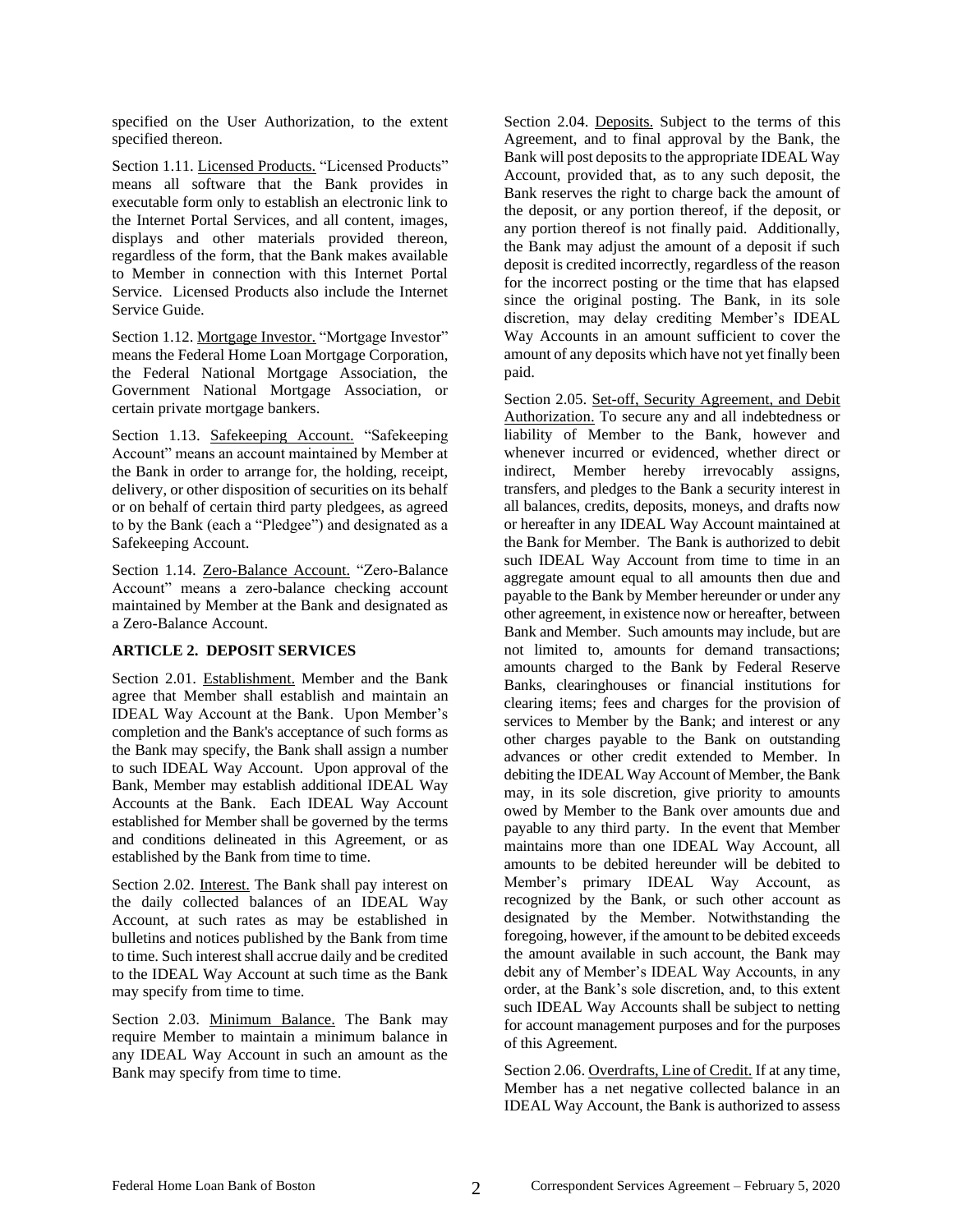an overdraft charge and interest fee in such amounts as may be established by the Bank from time to time. The Bank may, at any time, notify Member of such overdraft and require Member to immediately deposit funds in the requisite account in an amount sufficient to restore a positive balance by the close of that banking day. If Member fails to comply with such requirement, the Bank shall have the discretion to debit any other IDEAL Way Account of Member to cover all or part of the overdraft, including any charges or interest due thereon. Alternatively, at the Bank's sole discretion, Member may be deemed to have applied for an advance from the Bank, in such increments as the Bank may prescribe, in an amount sufficient to cover the overdraft and any charges or interest due thereon. If the Bank, in its sole discretion, elects to approve and fund such application, such advances shall be subject to all of the terms and conditions of the standard forms then in use for advances by the Bank. However, nothing in this Agreement nor any course of dealing between Member and the Bank shall create an obligation of the Bank to pay an item that would result in an overdraft.

Section 2.07. Statement of Account. The Bank or its designee shall make available to member a statement of account for each IDEAL Way Account maintained by Member at the Bank, in such form and at such intervals as the Bank may prescribe.

Section 2.08. Account Closing. The Bank may close an IDEAL Way Account, or any other account established hereunder, at any time by sending the collected balance of funds therein to Member within a period mutually determined by the Bank and Member (not to exceed ninety (90) days) after the Bank gives notice of its intent to close the account. The Bank shall not be liable for dishonoring or refusing to accept any transaction provided for in this Agreement on or after the date such notice is given. Member may close an IDEAL Way Account, or other account established hereunder, by written notice to the Bank; provided, however, that Member shall maintain at least one open IDEAL Way Account at the Bank at all times. Such notice shall instruct the Bank with respect to the disposition of the collected balance of funds or other items, as the case may be, remaining in the account, and shall not be effective until received by the Bank.

#### **ARTICLE 3. TERM DEPOSITS**

Section 3.01. Form of Deposits. The Bank will accept deposits of funds from Member for such maturities, including overnight deposits, as may be requested by Member and agreed to by the Bank. Such deposits shall

receive interest at such rates as the Bank may specify from time to time.

Section 3.02. Terms and Conditions. Upon the making of a term deposit, the Bank shall provide Member with a confirmation, in such form as the Bank may specify from time to time, of the terms and conditions of the acceptance by the Bank of such term deposit. In addition to the terms detailed in such confirmation, all term deposits shall be governed by the terms and conditions delineated in this Agreement, or as established by the Bank from time to time.

Section 3.03. Early Withdrawal. In the event that Member should cause, in any manner, an early withdrawal of all or any portion of the amount in any term deposit, Member shall be subject to an early withdrawal fee in such amount as may be established by the Bank from time to time.

#### **ARTICLE 4. INTENTIONALLY OMITTED.**

#### **ARTICLE 5. CUSTODIAL MORTGAGE ACCOUNT SERVICES**

Section 5.01. Establishment. Member may establish one or more Custodial Mortgage Accounts at the Bank, upon Member's completion, and the Bank's acceptance, of such forms as the Bank may specify from time to time. The Bank shall assign a number to each such Custodial Mortgage Account. Each Custodial Mortgage Account shall be governed by the terms and conditions delineated in this Agreement, set forth in any agreement among the Bank, Member, and the respective Mortgage Investor, or as established by the Bank from time to time. In the event that the terms and conditions of such sources conflict, those terms and conditions set forth in the Agreement among the Bank, Member and the respective Mortgage Investor shall control.

Section 5.02. Withdrawals. All deposits made in a Custodial Mortgage Account shall be subject to withdrawal therefrom, but only by Member or the respective Mortgage Investor for which the Member acts as servicer. The Bank is hereby authorized to pay such Mortgage Investor at any time, without penalty, upon its written demand and without prior notice to Member, the entire amount then in the Custodial Mortgage Account or any portion thereof. Moreover, if the amount so demanded exceeds the then existing balance of the respective Custodial Mortgage Account, the Bank shall pay such excess amount and Member shall automatically be liable for such overdraft plus any applicable fees and interest.

Section 5.03. Interest. The Bank shall credit to Member's primary IDEAL Way Account an amount equal to interest on the daily collected balances of the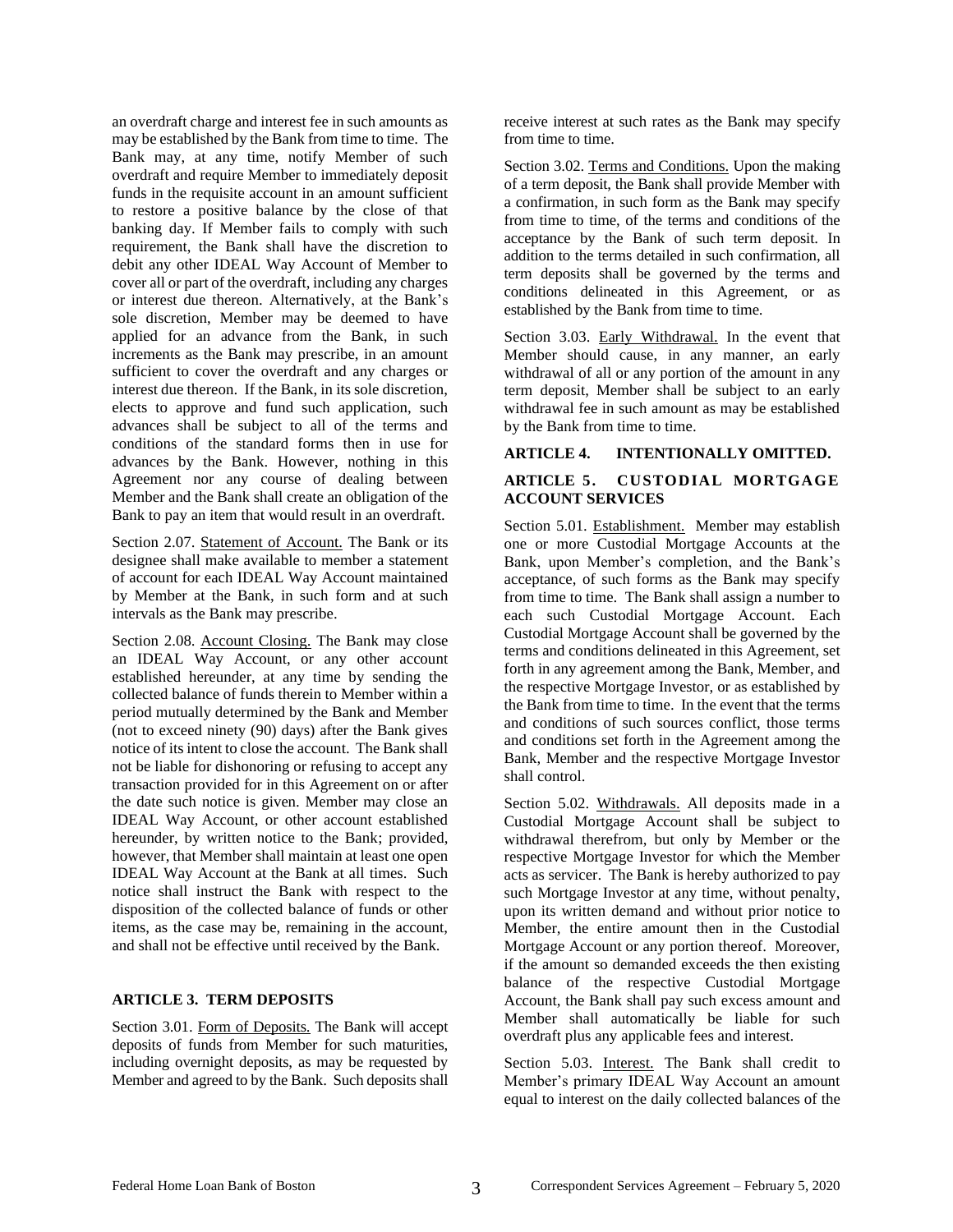Custodial Mortgage Account of Member at such rates as may be established in bulletins and notices published by the Bank from time to time. Such interest shall accrue daily and be credited in such manner and at such time as the Bank may specify from time to time.

Section 5.04. Ownership. Notwithstanding section 5.03 of this Agreement, all deposits made in a Custodial Mortgage Account shall not be deemed to be the property of Member. Member is to act with respect to such deposits solely as a fiduciary.

Section 5.05. Statement of Account. The Bank or its designee shall forward to Member a statement of account for each Custodial Mortgage Account maintained by Member at the Bank, in such form and at such intervals as the Bank may prescribe from time to time.

## **ARTICLE 6. FEDERAL RESERVE ACCOUNT SERVICES**

Section 6.01. Federal Reserve Bank Settlement. Member may elect to have certain Federal Reserve Bank transactions settled through the Bank's Federal Reserve Bank account for debit or credit to its IDEAL Way Account. The types of transactions eligible to be processed in the foregoing manner shall be designated by the Bank from time to time. Member may elect to receive settlement services for any combination, or all, of such types of transactions. In the event that such a service is elected, the Bank shall coordinate all settlement documentation with the Federal Reserve Bank, monitor all such transactions, and process any adjustments. All such settlement services shall be governed by the terms and conditions delineated in this Agreement, set forth in any applicable Federal Reserve Bank Operating Circular, or as established by the Bank from time to time.

Section 6.02. Federal Reserve Bank Advances. Upon the completion, by Member and the Bank, of such forms as the Federal Reserve Bank may specify, Member may apply to receive Federal Reserve Bank advances through the Bank's Federal Reserve Bank account. Such Federal Reserve Bank advances, and the relationship of the parties relating thereto, shall be governed by the terms and conditions delineated in this Agreement, set forth in any applicable Federal Reserve Bank Operating Circular, or as established by the Bank from time to time.

Section 6.03. Notice. Member shall give notice to the Bank, in such manner as the Bank may prescribe, before applying for any advance under Section 6.02 of this Agreement.

# **ARTICLE 7. SAFEKEEPING SERVICES**

Section 7.01 Establishment. Upon Member's completion, and the Bank's acceptance, of such forms as the Bank may specify from time to time, Member may establish one or more Safekeeping Accounts for its own benefit or for the benefit of certain third-party pledgees (each a "Pledgee"). The Bank shall assign a number to each such Safekeeping Account.

Section 7.02. Use of Designees. In order to provide the safekeeping services hereunder, the Bank may designate one or more commercial banks, trust companies, or other financial institutions to provide such services or to retain physical custody of such securities on behalf of Member, or a Pledgee, as applicable (each a "Designee"). Moreover, the Bank or its Designee may also refer any order hereunder to buy, sell or exchange securities to any broker or subagent of its choice. The Bank shall have no liability or responsibility whatsoever for any error, neglect or default of any such designee, broker or sub-agent, unless the Bank is negligent in such referral.

Section 7.03. Segregation of Assets/Statement of Account. The Bank will segregate, and identify on its books as belonging to Member, all securities maintained and indicate whether such securities have been pledged to a third party. The Bank shall forward to Member a statement of account for each Safekeeping Account maintained by Member at the Bank, in such form and at such intervals as the Bank may prescribe from time to time.

Section 7.04. Receipt, Delivery and Disposal of Securities. The Bank or its Designee shall receive or deliver securities and credit or debit the Member's Safekeeping Account, in accordance with properly authorized instructions. The Bank or its Designee shall also receive in custody all stock dividends, rights and similar securities issued in connection with securities held hereunder, shall surrender for payment, in a timely manner, all items maturing or called for redemption and shall take such other action as the Member or Pledgee may direct in properly authorized instructions. If an instruction identifies any security by both a CUSIP (or any other identifying number) and a description and the CUSIP (or other identifying number) identifies a different security than the description, the Bank may rely solely on the CUSIP (or other identifying number).

Section 7.05. Registration of Securities. Securities held hereunder may be registered in the name of the Bank or its designee or a nominee of the Bank or any such authorized entity, and Member shall be informed upon request of all such registrations. Securities in registered form will be transferred upon request of the Member into such names or registrations as it may specify in properly authorized instructions and, upon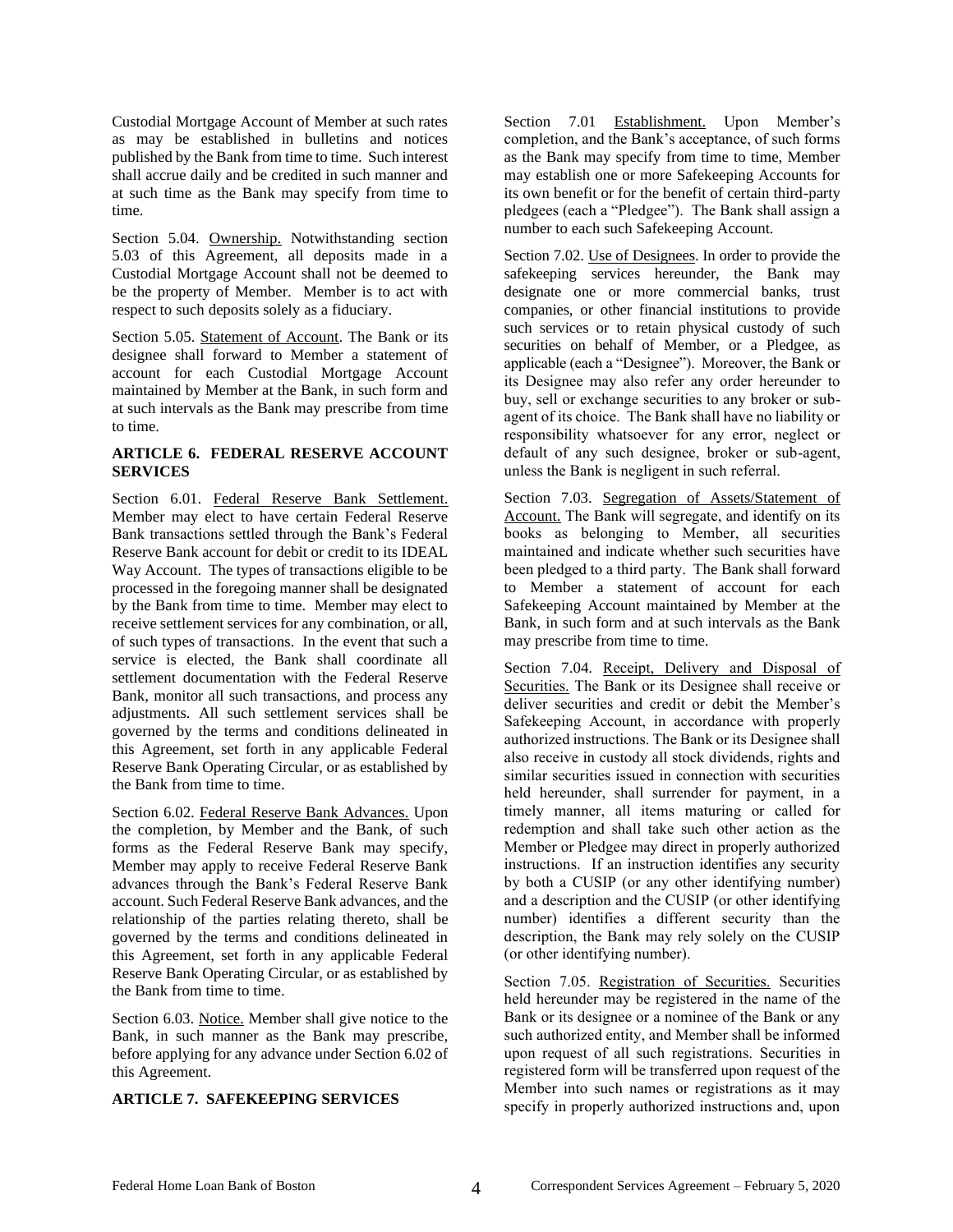receipt of the newly registered securities, the Bank shall return such securities to the Member.

Section 7.06. Trading Services. The Bank may, in its sole discretion, allow Member, from time to time, to place orders with the Bank to buy, sell or exchange securities. In such case, the Bank will execute on behalf of, and as agent for, Member such trades as Member shall request, in accordance with procedures established by the Bank from time to time. With respect to all such purchases, funds sufficient to cover all costs of settlement must be on deposit at the Bank in Member's primary IDEAL Way Account or as designated by the Bank, or available under Member's IDEAL Way Account line of credit, on the date such costs are required to be paid, otherwise the Bank shall have no obligation to execute such trade. The Bank shall have no duty to supervise any such investments of the Member, or to advise or make any recommendations with respect to the purchase or sale of any securities or the investment of any funds, nor any responsibility for determining that the transaction meets any legal requirements applicable to Member or that the securities constitute a legal investment or liquid asset. The Bank shall also supply to Member confirmations of all transactions to buy or sell securities, in such manner as established by the Bank from time to time.

Section 7.07. Dividends and Proceeds. All cash received by the Bank or its Designee as interest, dividends, maturities, proceeds from transfer, and other payments for or with respect to the securities shall be deposited in the Member's primary IDEAL Way Account, unless otherwise specified by Member.

Section 7.08. Voting and Other Actions. The Bank shall transmit to Member, upon receipt, all financial reports, stockholder communications, notices, proxies and proxy soliciting materials received from issuers of securities, and all information relating to exchange or tender offers received from offerors. Proxies will be signed by the registered holder, but the manner in which the securities are to be voted will not be indicated, and sent to the Member for completion. Specific instructions regarding proxies will be provided when necessary. Neither the Bank nor its Designee shall vote any securities or authorize the voting of any securities or give any consent or take any other action with respect thereto, except as otherwise provided herein. In the event of tender offers, Member shall instruct the Bank as to the action to be taken with respect thereto, in such manner as established by the Bank from time to time. Member shall hold the Bank harmless from any adverse consequences of Member's use of any other method of transmitting relating to a tender offer.

Section 7.09. Terms and Conditions. Each Safekeeping Account and the Bank's safekeeping services shall be governed by terms and conditions delineated in this Agreement, set forth in any agreement among the Bank, Member, and a respective Pledgee, or as established by the Bank from time to time. In the event that the terms and conditions of such sources conflict, those terms and conditions set forth in any agreement among the Bank, Member and any Pledgee shall control.

#### **ARTICLE 8. FUNDS TRANSFER SERVICES**

Section 8.01. Establishment. Upon Member's completion, and the Bank's acceptance, of such forms as the Bank may specify, Member may instruct the Bank to transfer Available Funds via Fedwire to a designated recipient bank account.

Section 8.02. Execution of Payment Orders. The Bank may execute each payment order received by it in the name of Member as sender, provided that Member has sufficient Available Funds and provided that the payment order: (1) is received by the Bank in the manner specified by the Bank from time to time; (2) complies with any written instructions of Member; and (3) is authorized by Member or is verified by the Bank in compliance with the applicable procedures established by the Bank from time to time.

Section 8.03. Time of Receipt of Payment Orders. The Bank, in its sole discretion, may treat any payment order received after 3:30 p.m. on a funds-transfer business day as if it were received by that hour or may treat it as if it were received at the opening of the next funds-transfer business day.

Section 8.04. Rejection of Payment Orders. If the Bank rejects or fails to execute a payment order of Member, then no later than 6:00 p.m. on the execution date of the payment order, the Bank shall notify Member of the Bank's rejection of the payment order, provided such payment order adequately identifies Member. If Member has paid for a payment order that the Bank has rejected or failed to execute, or the Bank fails to provide the requisite notice of such rejection or failure, the Bank shall reimburse Member and compensate Member for the use of those funds at a rate equal to the lesser of the existing Fed Funds rate or the interest rate on Member's IDEAL Way Account(s), net of any deposit account credit. Such compensation shall be computed based on the number of days elapsing after the execution date to the day Member receives notice that the payment order was not executed, counting the final day of the period as an elapsed day. If the withdrawable credit balance during that period falls below the amount of the order, the amount of interest will be reduced accordingly. No compensation will be due hereunder for, and to the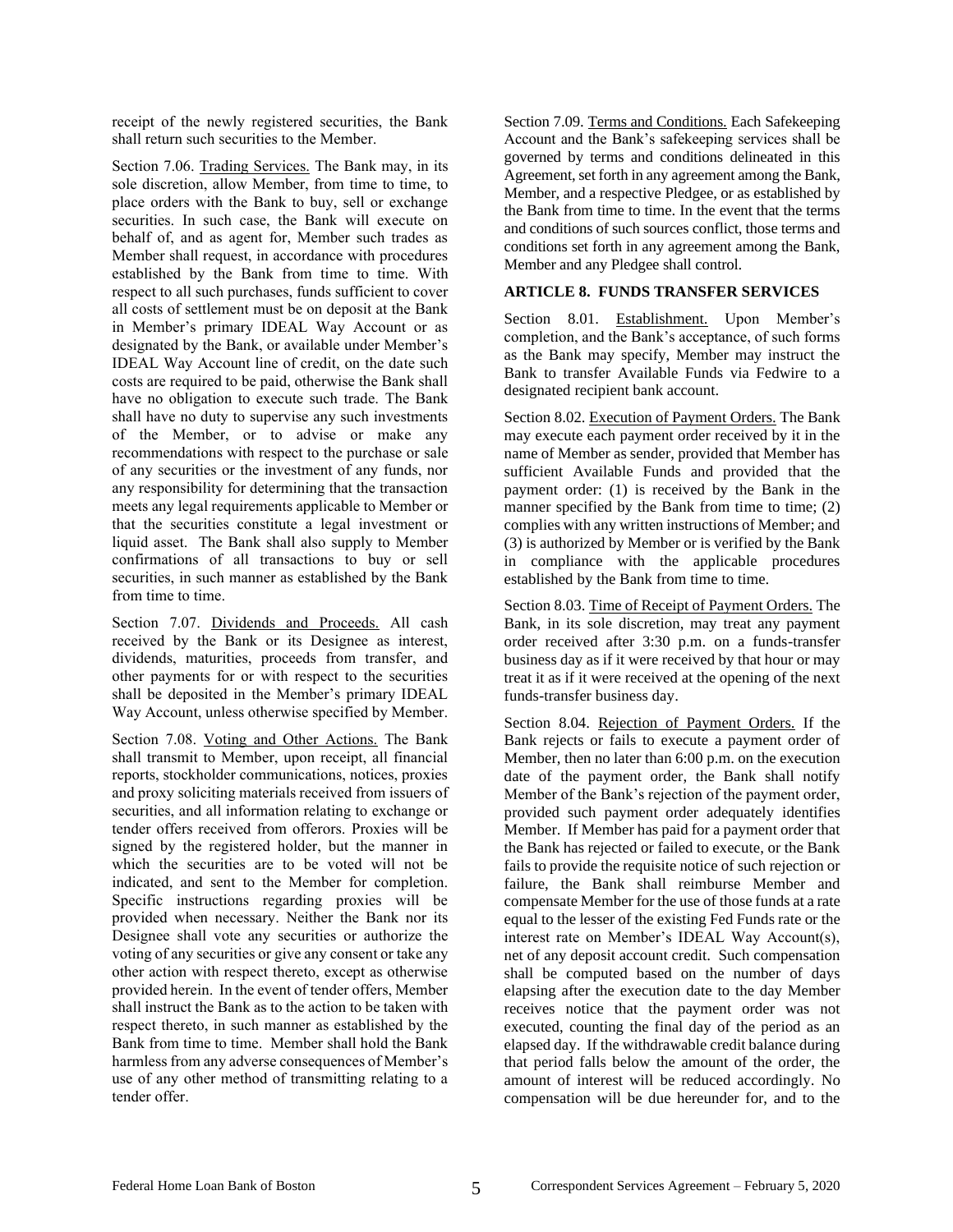extent of, any funds withdrawn from the respective IDEAL Way Account on or after the execution date.

Section 8.05. Member as Beneficiary of Funds Transfer. If the Bank accepts a funds transfer for which Member is the beneficiary, the Bank shall, within one business day of the date of such acceptance, notify Member with respect to such payment order to Member, in a manner established by the Bank from time to time. Such notice will be deemed to have been received by Member on the date the Bank sends the notice. If the Bank rejects a funds transfer for which Member is the beneficiary, the Bank shall promptly notify Member of such rejection within a reasonable time by the best means available under the circumstances.

Section 8.06. Cancellation of Payment Orders. A payment order may be canceled by Member, provided the cancellation instruction is received by the Bank at a time and in a manner affording the Bank a reasonable opportunity, as determined by the Bank in its sole discretion, to act prior to the Bank's execution of the payment order.

Section 8.07. Debits and Overdrafts. The Bank may debit an IDEAL Way Account of Member for any payment order executed by the Bank pursuant to this Agreement, even if the debit creates or increases an overdraft. Any such overdraft shall be governed in accordance with Section 2.06 of this Agreement.

Section 8.08. Deference to Identifying Number. Member is hereby notified that: (1) if a beneficiary's bank identifies the beneficiary by both a name and an identifying or bank account number and the name and number identify different persons, execution of the payment order, payment to the beneficiary, or cancellation of the payment order may be made solely on the basis of the number; and (2) if a payment order of Member identifies any beneficiary by both a name and an identifying number and the number identifies a person different from the bank identified by name, any bank may rely solely on the identifying number.

Section 8.09. Responsibility for the Detection of Errors. Except as may be provided on any addendum, the Bank is not responsible for detecting any Member error contained in any payment order sent by Member to the Bank or any payment order instructions given by Member to the Bank.

Section 8.10. Governing Law. The funds transfer services hereunder, including the Bank's ability to execute, reverse, adjust, stop payment, or delay posting of an executed payment order are governed by all applicable federal law, including the regulations of the Board of Governors of the Federal Reserve System, the operating circulars of the Federal Reserve

Banks, and the laws (excluding conflicts of law or choice of law provisions) of the Commonwealth of Massachusetts, including Article 4A of the Uniform Commercial Code as in effect therein.

Section 8.11. Taxes. Member shall be responsible for all tariffs, duties, or taxes (excluding U.S. federal, state and local taxation of the income of the Bank) imposed by any government or governmental agency in connection with any payment order executed pursuant to this Agreement.

#### **ARTICLE 9. ELECTRONIC ACCESS**

Section 9.01. Establishment. Member may elect to utilize the Bank's Internet Portal Services which Member may use to obtain computer-based, interactive information, communication and transaction services. The practices, instructions, procedures, and documentation requirements governing the Internet Portal Services shall be specified in the Internet Service Guide and any applicable policy or procedure established by the Bank from time to time. Member agrees that each use of the Internet Portal Services shall constitute consent to then current Internet Service Guide and any other existing applicable practices, instructions, procedures, and documentation requirements published by the Bank.

Section 9.02. Information Delays. Data regarding Member's accounts, transactions and other relationships with the Bank are updated in accordance with the Bank's policies and procedures, but are subject to delays and, therefore, should be relied upon by Member as accurate only as of the time stamp accompanying such information. If there is any ambiguity as to the relevant "accurate as of" time corresponding to any information, or if Member has any questions regarding such accuracy, Member should confirm any applicable data regarding Member's accounts or other relationships with the Bank with an authorized representative of the Bank prior to taking or forbearing from taking any action based on such information.

Section 9.03. Licensed Products. Subject to the terms and conditions of this Agreement, the Bank grants Member a non-exclusive, non-transferable, nonsublicenseable license to use the Licensed Products solely during the term of this Agreement for Member's internal use, and solely to permit access to the Internet Portal Services. Member acknowledges that the Bank and/or its licensors or service providers own all right, title and interest in and to all Licensed Products and all reproductions and derivative works thereof, including all intellectual property rights relating to the Licensed Products. Member agrees that it will not use Licensed Products in any way not expressly permitted by this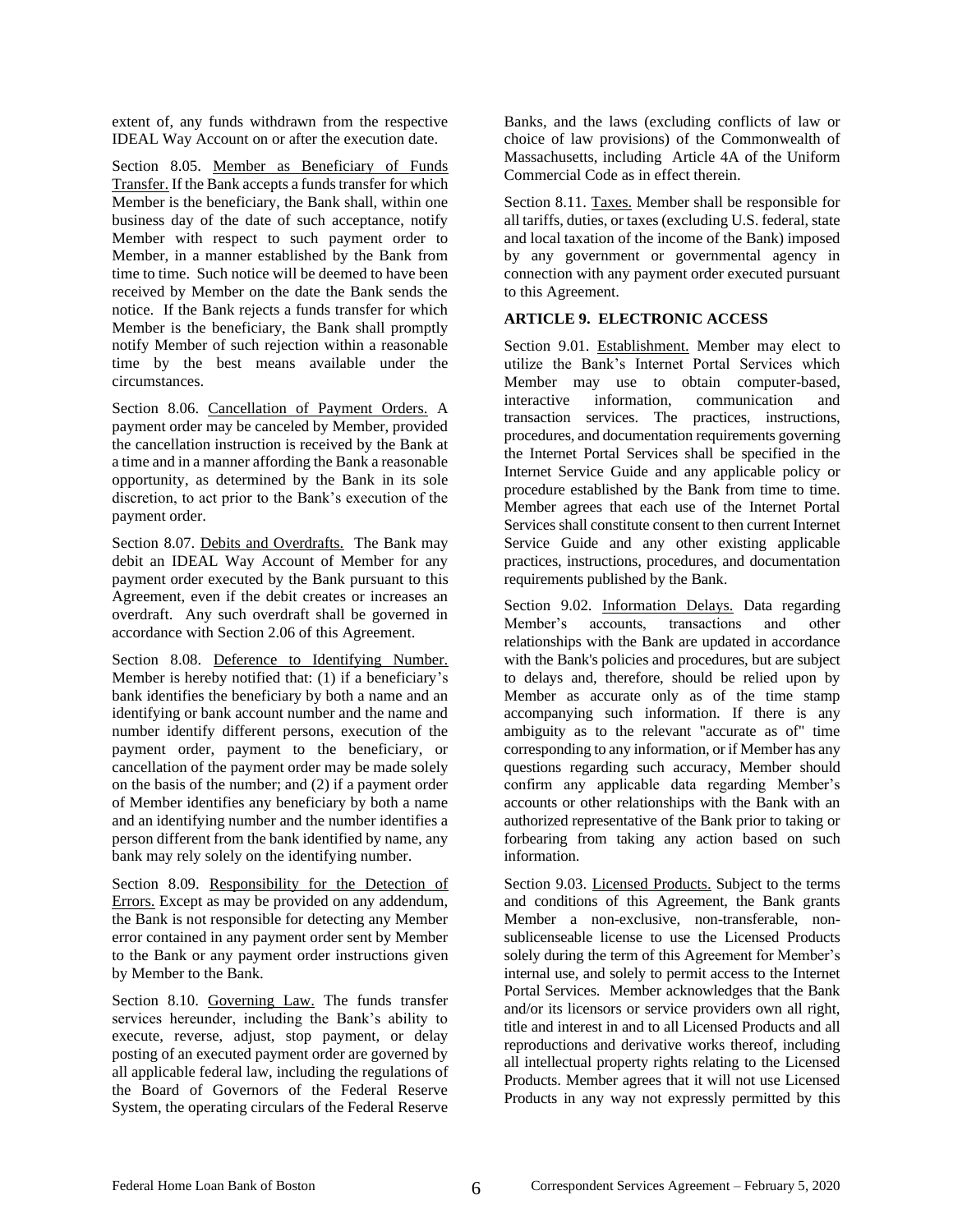Agreement. Member shall not reproduce, copy, modify, sell, sublicense or distribute to third parties any Licensed Products, except that Member may make a reasonable number of copies of the Licensed Products for backup, archival, or disaster-recovery purposes and for use by multiple employees of Member. Member may not disclose Licensed Products, except to a financial institution regulatory agency (authorized by law or regulation to obtain such information) or to Member's auditors. Member agrees to reproduce and include, in their entirety and without alteration, any applicable copyright, trademark, and other proprietary rights notice, including those that may be displayed in electronic form. The license granted herein shall be subject to the terms and conditions of any applicable third-party agreement into which Bank has entered. Member agrees that it will not, and will not permit its employees, to download, access, translate, reverse engineer, decompile, reverse compile, disassemble, or make derivative works from any Licensed Product, except as specifically provided herein. Member agrees to destroy or return, at the Bank's sole discretion, all Licensed Products, together with any copies, promptly upon the earlier of termination of this Agreement or when no longer needed for use.

Section 9.04. No Warranties. Although the Bank attempts to provide accurate data through the Internet Portal Services, the Bank makes no representation, endorsement, or warranty that such data are accurate, valid or complete, or that the data are suitable for any particular purpose. THE INTERNET PORTAL SERVICES AND THE LICENSED PRODUCTS ARE PROVIDED "AS IS" AND THE BANK MAKES NO WARRANTY OF ANY KIND, EITHER EXPRESSED OR IMPLIED, INCLUDING WITHOUT LIMITATION ANY IMPLIED WARRANTY OF MERCHANTABILITY, FITNESS FOR A PARTICULAR PURPOSE OR NONINFRINGEMENT, WITH RESPECT TO ANY INTERNET PORTAL SERVICES OR ANY LICENSED PRODUCTS PROVIDED HEREIN.

Section 9.05. Member Responsibilities. The Member shall exercise reasonable care in its use of Internet Portal Services and shall be liable to the Bank for any and all claims, expenses, judgments, liabilities, damages, or losses, including reasonable attorneys' fees and expenses, that the Bank may incur arising from the Member's failure to exercise reasonable care, from the Member's breach of this Agreement, the procedures and terms set forth in the Internet Service Guide, and any applicable policy or procedure or from any action, inaction or omission of Member relating to any Internet Portal Service, except to the extent such losses are caused directly by the negligence or willful misconduct of the Bank. The Member shall be solely responsible

for the accuracy and adequacy of the data that it transmits through the Internet Portal Services. The Bank shall incur no liability, to the Member or otherwise, as a result of any action by the Bank in accordance with instructions on which the Bank in good faith believes it is authorized to rely pursuant to the terms of this Agreement, the Internet Service Guide, or any applicable policy or procedure. It is expressly agreed that the Bank may reject any orders or instructions that are not properly prepared or submitted.

Section 9.06. Security. Prior to using any particular Internet Portal Service, Member shall assess its security needs relevant to that Internet Portal Service and implement appropriate safeguards. Member from time to time shall assess the adequacy and effectiveness of its security procedures in regard to the use of Internet Portal Services and make such changes in its procedures as are appropriate in response to such assessment. Notwithstanding any other provision of this Agreement, in the event of a breach of security arising out of Member's action, inaction, or omission, Member will remain solely liable for any unauthorized use of the Internet Portal Services. Member agrees to comply with all security procedures published by the Bank, from time to time in the Internet Service Guide and any applicable policy or procedure, such as the Bank's Control Standards for Members. Such security procedures may include, but are not limited to, the use of passwords, user identification cards, digital certificates, test keys, and other physical and electronic devices, e.g., tokens, biometrics, and certificates used in connection with the member's use of the Internet Portal Services (each a "User ID"). Member agrees that it will control and manage all access to and use of the Internet Portal Services by Member, including, without limitation, implementing reasonable security measures to prevent unauthorized persons from obtaining User IDs. Such procedures shall include those security procedures enumerated in the Internet Service Guide or the Bank's Control Standards for Members. Under no circumstances shall Member or its employees disclose a password to the Bank, a Bank employee, or any individual purporting to be a Bank employee. Member shall be liable for any loss arising in connection with such a disclosure. Member shall notify the Bank immediately if Member becomes aware of (i) the loss or compromise of a User ID, (ii) any unauthorized use of a User ID, (iii) any inaccuracies in Member's information available through a Internet Portal Service, or (iv) any other activity in regard to the Internet Portal Services that Member considers to be suspicious or irregular. Member is solely responsible for maintaining the confidentiality of User IDs and is solely liable for any losses or damages resulting from its or any of its employees' or agents' disclosure of any User ID and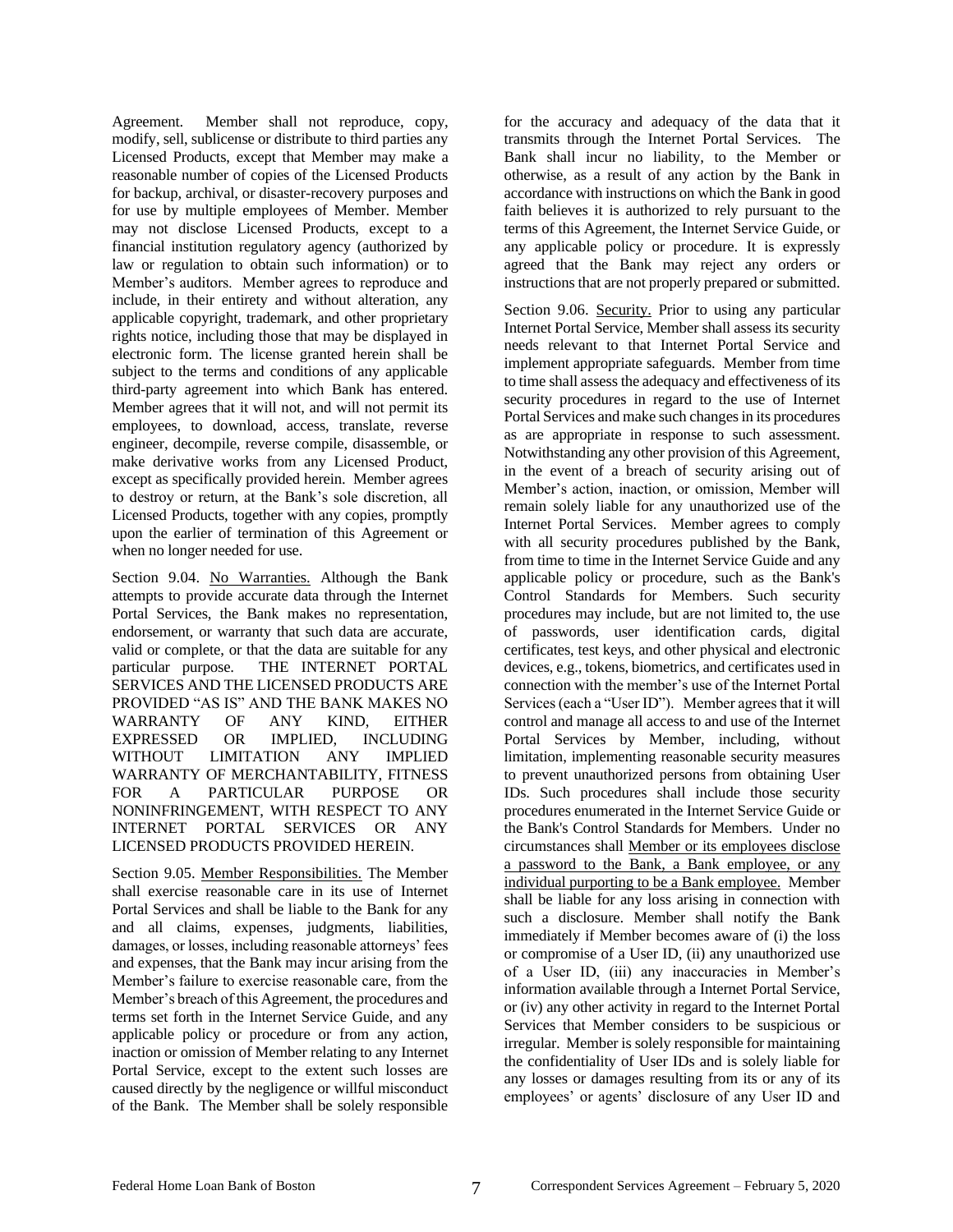any unauthorized access to the Internet Portal Services using User IDs assigned by the Member. Member shall be responsible for all actions taken on or with respect to the Internet Portal Services using User IDs. Member represents, warrants, and covenants that each of its employees who uses the Internet Portal Services shall use only the services that Member has expressly authorized (and only to the extent authorized) the employee to use in the relevant User Authorizations then in effect. Member further represents, warrants, and covenants that none of its employees will use another employee's User ID. The Bank may rely upon any communication or transaction made or purported to be made by an individual who is so authorized on the relevant User Authorizations then in effect. Notwithstanding the security procedures described above and those set forth in the Internet Service Guide or the Bank's Control Standards for Members and any applicable policy or procedure, there is a possibility that unauthorized third parties may access information transmitted or received by Member pursuant to the Internet Portal Services. Member agrees that the Bank's action in conformity with the security procedures as referenced herein shall constitute the exercise of reasonable care by the Bank.

Section 9.07. Costs. Member is solely responsible for maintaining communications and other equipment required in order for the Member to access or otherwise utilize the Internet Portal Services. Member is responsible for all third-party charges in connection with the Member's use of the Internet Portal Services, including any taxes or fees.

Section 9.08. Member Usage. Member agrees that it will ensure that all individuals given access to the Internet Portal Services do not (i) submit, post, upload, or otherwise transmit any content that: (i) is defamatory, libelous, abusive, tortious, harassing, vulgar, obscene, or otherwise indecent; (ii) infringes or otherwise violates the rights of any third party, including without limitation privacy rights and proprietary rights; (iii) contains viruses, corrupted files, or any similar software or programs that may damage the operation of another's computer; or (iv) violates any applicable federal, state, local or foreign law, regulation or court decision or regulatory or judicial order.

Section 9.09. Suspension or Termination. The Bank may terminate or suspend Member's access to any or all Internet Portal Services at any time, in its sole discretion, for any reason, and without prior notice to Member. In addition, the Bank, in its sole discretion, may, at any time, eliminate or suspend some or all of the Internet Portal Services, modify them or add additional services.

### **ARTICLE 10. STANDARD OF CARE AND LIABILITY**

Section 10.01. Standard of Care. The Bank shall exercise ordinary care in providing any Correspondent Services under this Agreement. If the Bank acts with ordinary care, it shall have no liability to Member, and Member will indemnify, defend and hold harmless the Bank against any loss or cost, including, but not limited to, attorneys' fees, arising from Bank's provision of services hereunder. In particular, the Bank will be deemed to have exercised ordinary care if its action or failure to act has been in conformity with the Bank's prescribed procedures. Furthermore, the Bank will be deemed to have exercised ordinary care where Member's failure to examine reports or confirmations provided to it and to notify the Bank of any discrepancies, within time periods specified by the Bank from time to time, contributed to the loss or cost at issue; and the Bank shall not be liable for a loss or cost to the extent that such loss or cost arises out of an act or omission, whether or not authorized, of an employee, agent or contractor of Member.

Section 10.02. Indemnification Against Third-Party Claims. Member shall indemnify the Bank and hold the Bank harmless from any cost, liability, or expense (including reasonable attorneys' fees of the Bank) arising out of any claim by a third party alleging that any action taken by the Bank hereunder on behalf of Member contravenes or compromises the right, title, or interest of any third party, or contravenes any law, rule, regulation, ordinance, court order, or other mandate or prohibition with the force or effect of law, unless such third-party claim arises out of the Bank's failure to exercise ordinary care, failure to act in good faith, or failure to act in accordance with the Member's valid and effective instructions given pursuant to this Agreement.

Section 10.03. Illegal Activity. Member shall indemnify and hold the Bank harmless, unconditionally and without limitation, from any cost, liability, or expense whatsoever and however arising out of, or related to, any use of any Correspondent Service by Member to engage, intentionally or unintentionally, in any illegal activity, including, but not limited to, any regulations promulgated by the Office of Foreign Assets Control.

Section 10.04. Damages. The Bank's liability to Member for any claim by Member involving Correspondent Services provided under this Agreement shall be limited to actual damages incurred by Member and shall not include consequential, special, punitive or other damages. Furthermore, under no circumstances shall Member be entitled to recover damages in excess of: (1) the face amount of any transaction at issue, for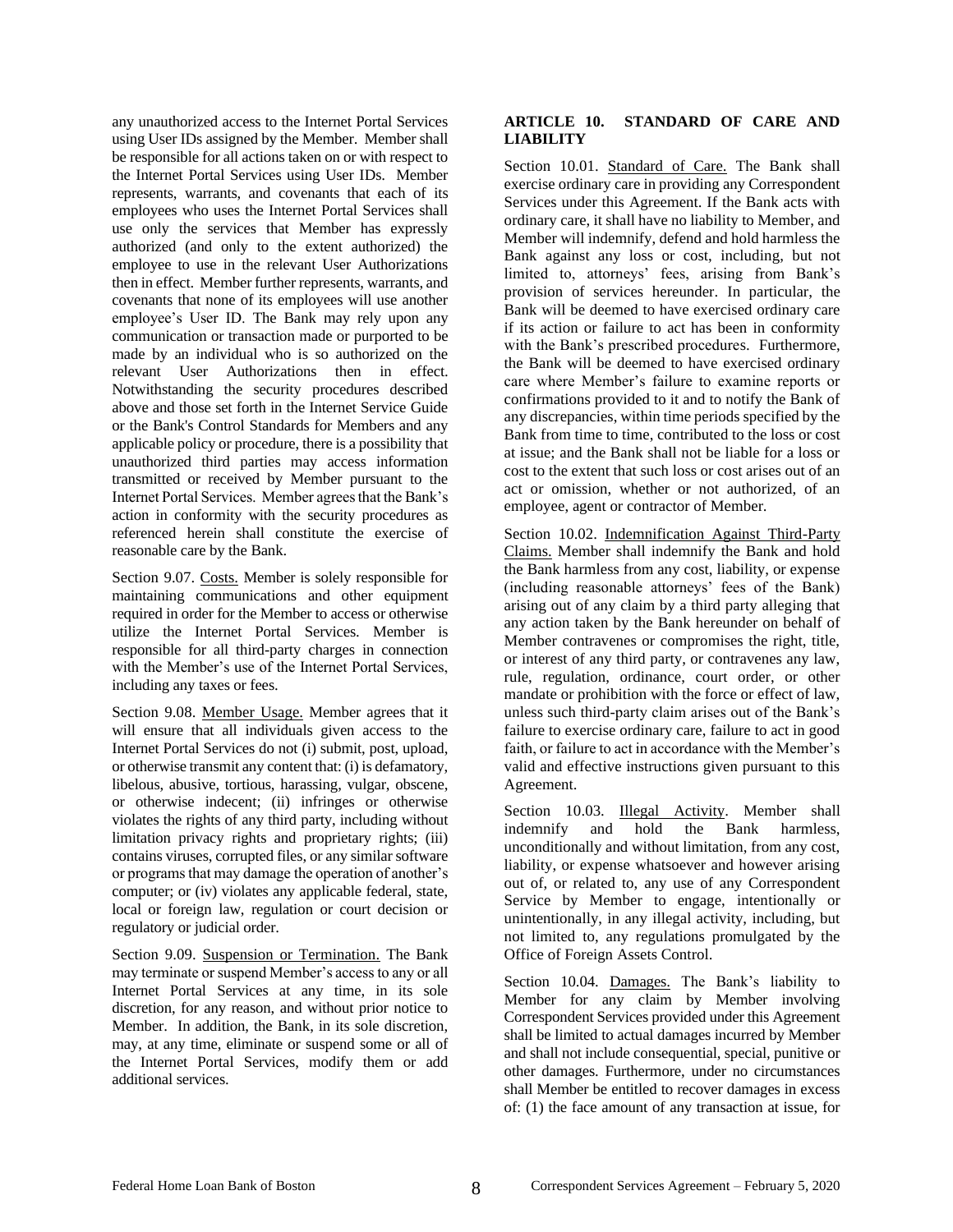damages directly relating to the Bank improper execution or failure to execute a transaction; or (2) the aggregate amount of fees paid by Member to the Bank for Correspondent Services over the preceding three (3) months, for damages unrelated to a transaction executed or not executed.

Section 10.05. Force Majeure. The Bank shall not be liable for any failure to perform properly its obligations under this Agreement when such failure arises from causes beyond its control, including, without limitation, war, insurrection, weather or any other act of God, accident, equipment failure, system failure, labor dispute, or the failure of any third party to provide services or products used in connection with the execution of the Bank's obligation at issue.

#### **ARTICLE 11. LEGAL ISSUES**

Section 11.01. Governing Law. This Agreement shall be governed by the Federal Home Loan Bank Act; the rules, regulations, guidelines, and statements of policy of the Federal Housing Finance Agency, or any successor thereto, and the Board of Governors of the Federal Reserve; and any applicable rules of any clearinghouse utilized in handling the transfer of transactions hereunder. Furthermore, except to the extent inconsistent with the terms herein, this Agreement shall be governed by the laws of the Commonwealth of Massachusetts, without giving effect to the choice of law principles therein. Such other law or authority shall govern specific provisions of this Agreement as explicitly specified therein.

Section 11.02. Jurisdiction. Member hereby agrees that any action or proceeding arising out of the performance or nonperformance of any obligation under this Agreement shall be resolved by the United States District Court, District of Massachusetts, or, if such action may not be initiated or maintained in said court, by an appropriate authority in the Commonwealth of Massachusetts. To that end, all services performed under this Agreement shall be deemed to be performed in the Commonwealth of Massachusetts and Member hereby consents to personal jurisdiction therein. THE BANK AND MEMBER EACH WAIVES THE RIGHT TO TRIAL BY JURY IN ANY ACTION ARISING OUT OF OR RELATING TO THIS AGREEMENT.

Section 11.03. Attorneys' Fees. Member hereby agrees that if any action or proceeding, arising out of this Agreement or any services thereunder, is brought by it against the Bank and relief in favor of the Member is not ultimately granted by the final decision, after any and all appeals, of a court of competent jurisdiction, Member shall pay all costs and attorneys' fees incurred by the Bank in connection therewith.

Section 11.04. Enforceability. The provisions of this Agreement shall be severable, and should any provision be held to be illegal, unenforceable, or void, the remaining provisions shall continue in full force and effect without impairment.

Section 11.05. Waiver. The waiver by either the Bank or Member of any right under this Agreement shall not be deemed a waiver of any other such right. Furthermore, the failure to exercise any right or privilege under this Agreement shall not be deemed a waiver of such right or privilege.

Section 11.06. Entire Agreement. This Agreement and all matters incorporated herein by reference embody the entire agreement and understanding between the Bank and Member relating to the subject matter hereof and supersede all prior agreements, whether written or oral, which relate to such subject matter.

Section 11.07. Amendments. The provisions of this Agreement may be amended only by a written agreement signed by both parties.

Section 11.08. Termination. This Agreement shall continue until the expiration of a winding-up period commencing upon the receipt by either the Bank or Member of written notice of termination from the other party. The length of such winding-up period shall be mutually determined by the Bank and Member, but under no circumstances shall such period exceed ninety (90) days.

Section 11.09. Service of Process. If the Bank receives any process, summons, order, injunction, execution, restraint, writ, attachment, lien, or notice (each hereinafter referred to as "process"), which in the opinion of the Bank affects any account established under this Agreement, the Bank may, at its option and without liability, thereupon refuse to honor or to accept any transaction provided for in this Agreement and may hold the collected balances in such account until the process is disposed of or pay the collected balances to the source of such process. The Bank shall promptly notify Member of any such process received.

#### **ARTICLE 12. MISCELLANEOUS**

Section 12.01. No Guaranty of Services. The execution of this Agreement does not automatically entitle Member to the provision of any services contemplated hereunder nor does the Bank's provision of any particular Correspondent Service entitle Member to the provision of any other types of Correspondent Services.

Section 12.02. No Transfers or Assignments. Member shall have no power to transfer or assign any rights or obligations hereunder.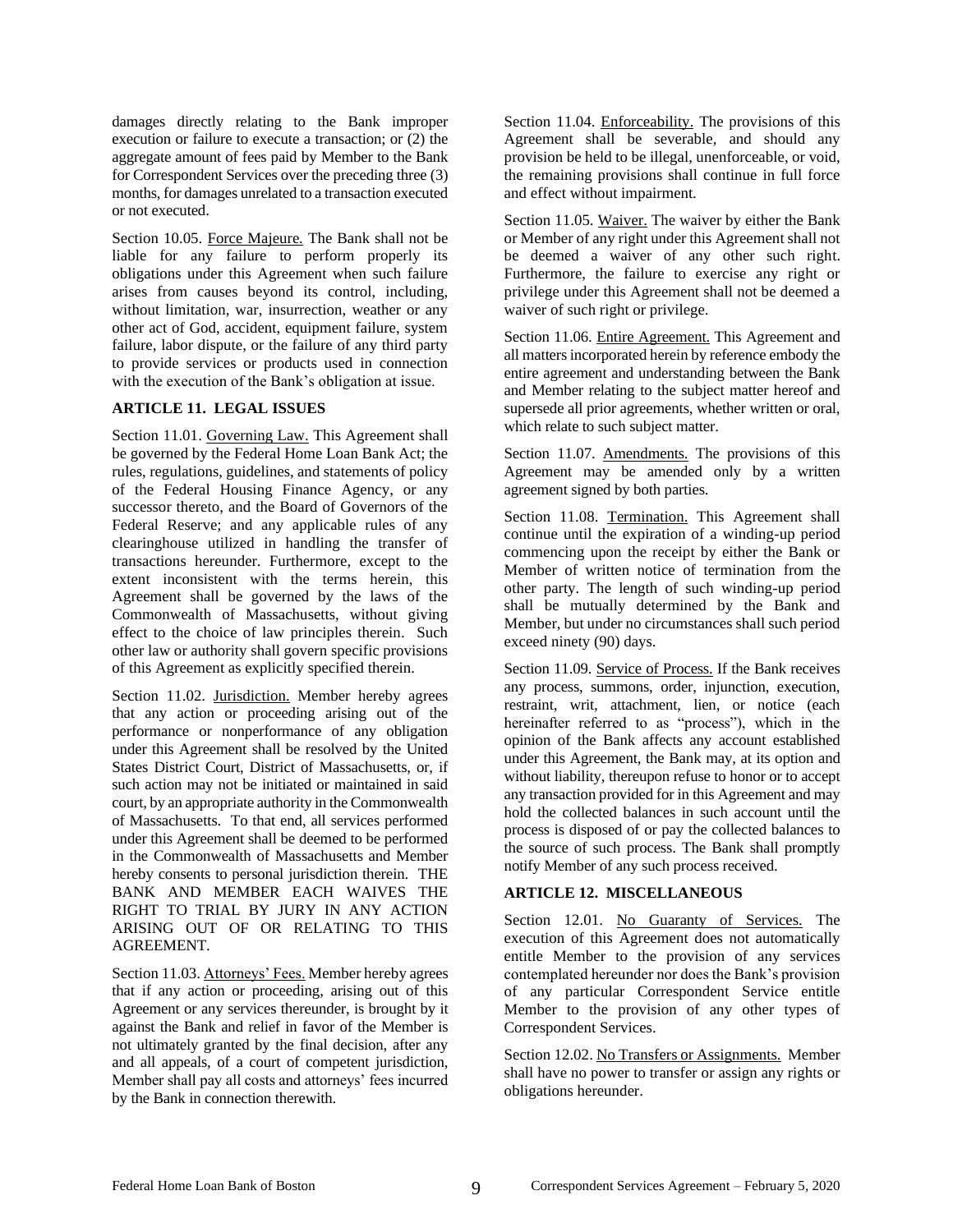Section 12.03. Use of Agents or Designees. The Bank may use agents or designees to perform any of its obligations under this Agreement.

Section 12.04. Fees. All services and products received by Member under this Agreement shall be subject to such fees as the Bank may specify from time to time. Member agrees to pay, and authorizes the Bank to debit its IDEAL Way Account(s) for, the charges to which the Bank is entitled for providing the services hereunder as are specified in the Bank's fee schedules, as published from time to time. The Bank may change its fee schedules at any time with any changes to become effective on the date specified in a written notice sent to Member at least thirty (30) days prior to the effective date of such changes together with the fee schedules specified in such written notice.

Section 12.05. Costs. Each Party shall bear its own costs and expenses in connection with the use or provision of the services contemplated by this Agreement. The foregoing shall not, in any way, limit the ability of the Bank to charge fees pursuant to Section 12.04.

Section 12.06. Notices, Statements Instructions and Communications. All notices, statements, instructions and communications provided by the Bank in connection with this Agreement shall be made in a manner, established by the Bank from time to time. Except as expressly established by the Bank from time to time, all remittances, reports, statements, items, checks, notices, and other communications and writings given by the Bank to Member in connection with this Agreement shall be deemed to be received when sent by the Bank or posted on the Internet and accessible to Member via the Internet Portal Services. All checks, correspondence, notices, communications, instructions, items, orders and writings given by Member to the Bank in connection with this Agreement shall be deemed to be received upon actual receipt by the Bank.

Section 12.07. Notice of Discrepancies. Failure by Member to give notice to the Bank of any alleged dispute or defect in any notice, confirmation, advice or statement provided hereunder by the Bank, in written or electronic form, within a period, specified by the Bank, of the receipt thereof shall constitute acknowledgment of agreement with the terms and conditions set forth therein. Member must notify the Bank of the amount and nature of any discrepancy between Member's records and the Bank's records within a reasonable time, not to exceed three business days, of the receipt of any notice, confirmation, advice or statement reflecting such discrepancy. Such notification by Member must be made in a manner established by the Bank from time to time. The Bank shall not be liable for any interest on the amount of a payment order or

item that was not authorized or was erroneously executed or paid unless Member timely notifies the Bank and the Bank acknowledges such notification.

Section 12.08. User Authorizations. When determining whether a particular individual is authorized to take a particular action relating to any Correspondent Service, the Bank may rely upon any User Authorizations then in effect, without inquiry or further authorization, even where an action may appear to benefit the person directing the action. It shall be Member's sole responsibility to amend its User Authorizations as necessary, by delivering to the Bank a new applicable, fully executed User Authorization (an "Amending User Authorization"), whenever Member elects to add, modify, or delete authorization relating to any individual. The Bank shall bear no liability for any loss arising out of the Bank's providing access to, or use of, any Correspondent Service to an individual if the most recent relevant User Authorization then in effect authorizes such access. An Amending User Authorization is not effective until Member receives a confirmation from the Bank that the Amending User Authorization has been received and accepted by the Bank. Notwithstanding the foregoing, Member may orally instruct the Bank to remove an individual's authorization, in a manner as determined by the Bank from time to time, and such removal shall be effective upon the Bank's receipt of such oral instruction, provided Member confirms such oral instruction by submitting an Amending User Authorization reflecting the removal as soon as practical thereafter.

Section 12.09. Business Days and Times. All business days and times referenced in this Agreement shall be calculated in accordance with the business days and local times in Boston, Massachusetts.

Section 12.10. Recording. The Bank and Member each hereby consents to the recording, by the other party, of any telephonic instructions or discussions with respect to this Agreement or matters thereunder. Neither the Bank nor the Member, however, shall at any time be required to record such instructions or discussions.

Section 12.11. Nonpublic Personal Information. If "nonpublic personal information" (as that term is defined under the Gramm-Leach-Bliley Act, and various federal regulations promulgated thereunder) is disclosed to the Bank by Member pursuant to 12 C.F.R. §§ 40.13, 216.13, 332.13, 573.13 or 16 C.F.R. § 313.13, the Bank will not disclose or use such information except in the ordinary course of business of performing services on behalf of Member including use under 16 C.F.R. § 313.14 or 313.15. In all other cases, the Bank will not disclose or use such nonpublic personal information, except as permitted by 16 C.F.R. § 313.11. The Bank will maintain appropriate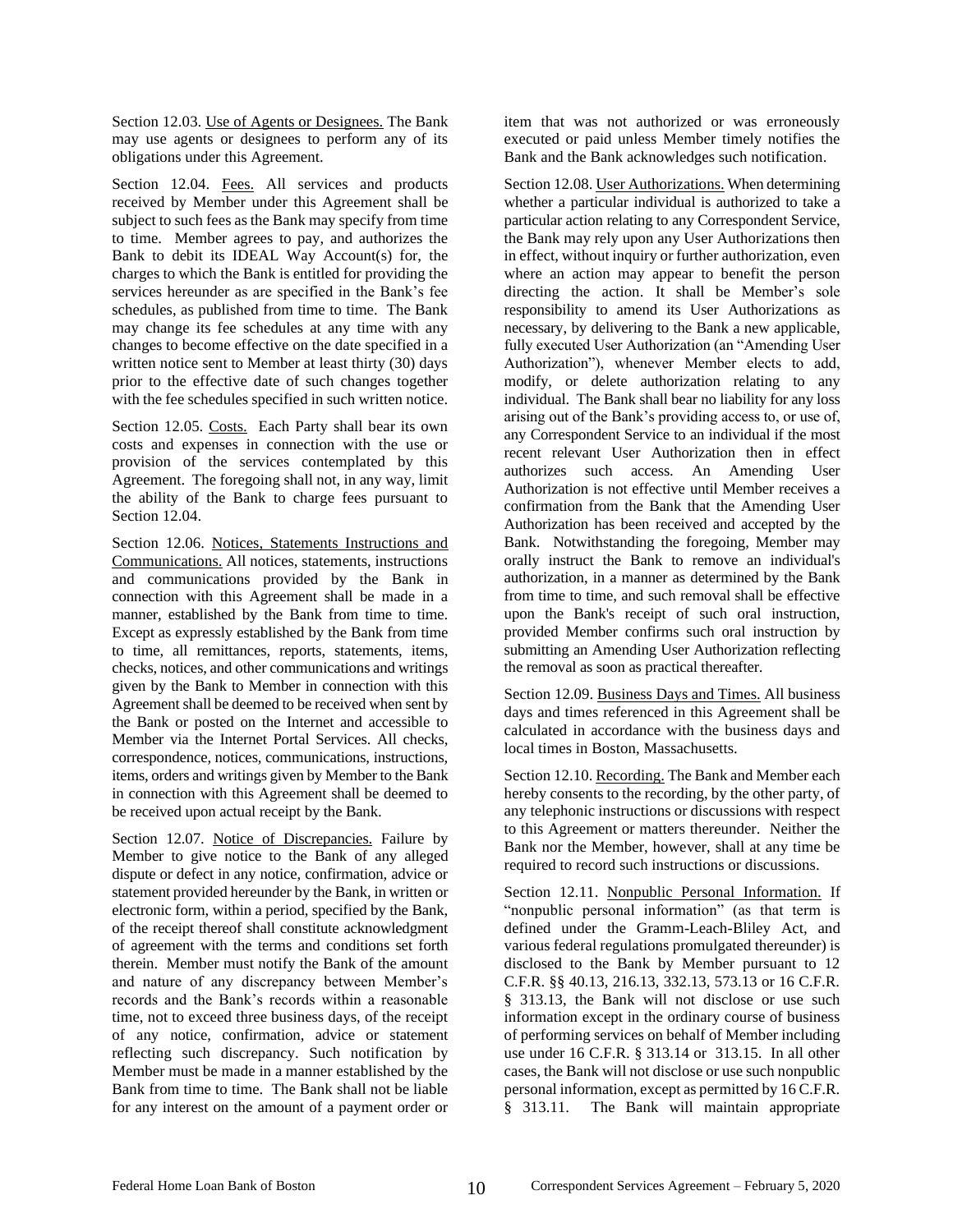administrative, technical, and physical safeguards, reasonably designed to: (i) maintain the security and confidentiality of any nonpublic personal information in its possession or control; (ii) protect against anticipated threats or hazards to the security or integrity of such information; and (iii) prevent unauthorized access to or use of such information that could result in substantial harm or inconvenience.

Section 12.12. Confidentiality. The parties acknowledge and agree that proprietary or nonpublic information disclosed by one party (the "Disclosing Party") to the other party (the "Receiving Party") directly or indirectly, which information is marked as "proprietary" or "confidential" in the case of the information in a tangible medium, or, if disclosed orally, is designated as confidential or proprietary at the time of disclosure, constitutes the confidential and proprietary information ("Confidential Information") of the Disclosing Party. The Receiving Party shall retain in confidence and not disclose to any third party any Confidential Information of the Disclosing Party without the Disclosing Party's express written consent or as otherwise permitted under this Agreement, and the Receiving Party shall not use such Confidential Information, except to exercise its rights and perform its obligations under this Agreement. In the event that the Receiving Party is requested or required (by oral questions, interrogatories, requests for information or documents, subpoena, civil investigative demand or similar process) to disclose any of the Confidential Information, the Receiving Party shall provide the Disclosing Party with prompt notice of each such request so that the Disclosing Party may seek an appropriate protective order or other appropriate remedy and/or waive the Receiving Party's compliance with the provisions of this section, and the Receiving Party will cooperate with the Disclosing Party to obtain such protective order or other remedy. In the event that such protective order or other remedy is not obtained or that the Disclosing Party grants a waiver hereunder, the Receiving Party may furnish only that portion of the Confidential Information which it is legally compelled to disclose and will use its commercially reasonable efforts to obtain reliable assurance that confidential treatment will be accorded any Confidential Information so furnished. Notwithstanding any other provision of this section, a receiving party may disclose Confidential Information to any financial institution regulatory authority authorized by law or regulation to obtain such information (to the extent authorized).

Notwithstanding the foregoing, Confidential Information will not include information to the extent that, in each case, it is demonstrated by written documentation that such information:

(a) Was already known by the Receiving Party, to the extent such information was so known by the Receiving Party without an obligation of confidentiality, at the time of disclosure hereunder;

(b) Was generally available to the public or otherwise part of the public domain at the time of its disclosure to the Receiving Party hereunder;

(c) Became generally available to the public or otherwise part of the public domain after its disclosure and other than through any act or omission of the Receiving Party in breach of this Agreement; or

(d) Was subsequently lawfully disclosed to the Receiving Party by a person other than a party or developed by the Receiving Party without reference to any information or materials disclosed by the Disclosing Party.

Member acknowledges that disclosure of Bank's Confidential Information can cause irreparable harm to the Bank for which Bank may have no adequate remedy at law and, accordingly, agrees that, in addition to other relief, the Bank may seek immediate injunctive and other equitable relief without necessity of showing actual money damages. Member further agrees that, if it becomes aware of any breach of this section, it will promptly notify the Bank regarding such breach and take reasonable action to recover the Confidential Information or any part thereof.

Section 12.13. Additional Products and Services. The Bank may offer additional products and services from time to time that relate to the subject matter of this Agreement. Member agrees that it shall execute such agreements and forms as the Bank may prescribe relating to such products and services that Member seeks to receive. The terms and conditions of this Agreement shall apply to such products and services, unless the terms of any respective agreement or form are inconsistent herewith, in which event such inconsistent terms and conditions shall control.

Section 12.14. Counterparts. This Agreement, and any amendments, waivers, consents or supplements related hereto, may be executed in any number of counterparts and by different parties hereto in separate counterparts, each of which when so executed and delivered shall be deemed an original, but all of which counterparts taken together shall constitute but one and the same instrument. Signature pages may be detached from multiple separate counterparts and attached to a single counterpart so that all signature pages are attached to the same document. Delivery of a signature page to, or an executed counterpart of, this Agreement (or any amendment, waiver, consent or supplement related hereto) by facsimile, email transmission of a scanned image, or other electronic